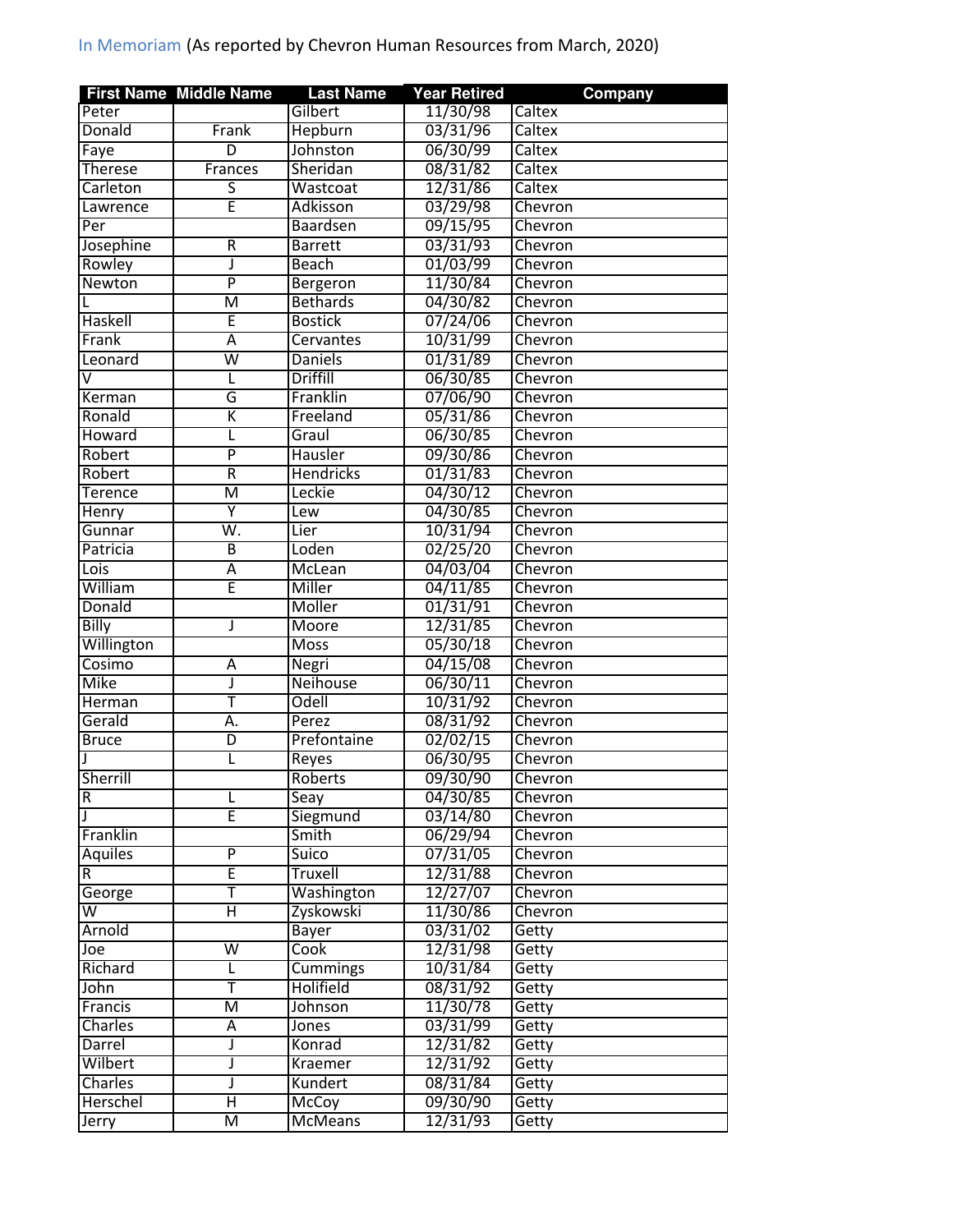| Frank           | J                       | Menton              | 11/30/88 | Getty         |
|-----------------|-------------------------|---------------------|----------|---------------|
| Gaynell         | $\overline{\mathsf{H}}$ | Peterson            | 03/31/99 | Getty         |
| Glen            | $\overline{0}$          | <b>Adkins</b>       | 07/31/90 | Gulf          |
| Charles         | L                       | Anderson            | 02/28/94 | Gulf          |
| Stephen         | L                       | Archer              | 07/12/02 | Gulf          |
| Ivan            | G                       | <b>Bishop</b>       | 02/28/85 | Gulf          |
| Robert          | $\overline{0}$          | Bobo                | 03/31/85 | Gulf          |
| Robert          | $\overline{0}$          | <b>Bobo</b>         | 03/31/85 | Gulf          |
| Claude          | J                       | <b>Broussard</b>    | 08/01/78 | Gulf          |
| Ray             | J                       | Comeaux             | 07/31/84 | Gulf          |
| George          | Η                       | Concelman           | 06/30/85 | Gulf          |
| <b>Rickie</b>   | D                       | Crompton            | 06/29/94 | Gulf          |
| Dennis          | $\overline{\mathsf{M}}$ | Davis               | 06/29/94 | Gulf          |
| Robert          | D                       | <b>Dudley</b>       | 12/30/94 | Gulf          |
| Ernest          | $\overline{\mathsf{C}}$ | Fountain            | 08/31/92 | Gulf          |
| <b>Billy</b>    | $\overline{\mathsf{H}}$ | Furgerson           | 07/31/83 | Gulf          |
| Arthur          | Έ                       | Gray                | 07/31/09 | Gulf          |
| Paul            |                         | Haurilesko          | 03/31/86 | Gulf          |
| Eloise          | $\overline{R}$          | Jarrell             | 08/31/96 | Gulf          |
| <b>Beatrice</b> | L                       | Johnson             | 01/31/91 | Gulf          |
| Donald          | J                       | Johnson             | 06/29/94 | Gulf          |
| Louis           | J                       | Johnson             | 01/31/95 | Gulf          |
| Walter          | Ē                       | Koch                | 07/31/82 | Gulf          |
| Raymond         | Г                       | Odom                | 12/31/80 | Gulf          |
|                 | $\overline{\mathsf{M}}$ |                     | 10/31/86 | Gulf          |
|                 |                         | Register<br>Sentell | 07/31/83 | Gulf          |
| Joe             | $\overline{\mathsf{s}}$ |                     |          | Gulf          |
| Raul            | $\overline{\mathsf{A}}$ | Seoane              | 06/29/94 |               |
| William         |                         | Siegel              | 05/30/14 | Gulf          |
| Andrew          | $\overline{P}$          | <b>Tafoya</b>       | 06/29/94 | Gulf          |
| <b>Albert</b>   |                         | Thullen             | 04/01/78 | Gulf          |
| Paul            | F                       | <b>Troeger</b>      | 06/30/83 | Gulf          |
| Arthur          | F                       | <b>Tybor</b>        | 01/31/96 | Gulf          |
| Gary            | J                       | Watts               | 10/31/92 | Gulf          |
| Timothy         | $\overline{\mathsf{w}}$ | White               | 12/31/00 | Gulf          |
| Timothy         | $\overline{\mathsf{w}}$ | White               | 12/31/00 | Gulf          |
| Tommy           | $\overline{R}$          | Wickline            | 03/31/79 | Gulf          |
| Willard         | R                       | <b>Bell</b>         | 01/31/79 | Texaco        |
| Ricky           | D                       | <b>Bradford</b>     | 08/31/95 | Texaco        |
| Clinton         | D                       | <b>Buckner</b>      | 12/31/85 | Texaco        |
| Robert          | Ē                       | <b>Burch</b>        | 12/31/89 | <b>Texaco</b> |
| Gerald          | $\overline{\mathsf{M}}$ | Campbell            | 08/31/81 | Texaco        |
| John            | F                       | Campbell            | 02/28/81 | Texaco        |
| <b>Margaret</b> | Г                       | Castillo            | 04/01/99 | Texaco        |
| Lloyd           | $\overline{D}$          | Coker               | 06/30/87 | Texaco        |
| Paul            | $\overline{\mathsf{W}}$ | <b>Collins</b>      | 12/31/93 | Texaco        |
| Pauline         | 5                       | Cowart              | 12/31/92 | Texaco        |
| <b>Buddy</b>    |                         | Darras              | 03/31/99 | Texaco        |
| Charles         | R                       | <b>Dauterive</b>    | 11/30/84 | Texaco        |
| John            | E                       | <b>Devillier</b>    | 11/30/87 | Texaco        |
| Joseph          | Ē                       | Domanico            | 07/31/85 | Texaco        |
| Scott           | Ā                       | Fitzgerald          | 06/30/99 | Texaco        |
| Kenneth         | M                       | Hall                | 01/31/91 | Texaco        |
| <b>Neil</b>     | G                       | Harris              | 08/31/98 | Texaco        |
| <b>Doris</b>    | $\overline{\mathsf{C}}$ | <b>Hartsook</b>     | 10/31/83 | Texaco        |
| <b>Dolores</b>  | $\overline{\mathsf{V}}$ | Harvey              | 03/31/89 | Texaco        |